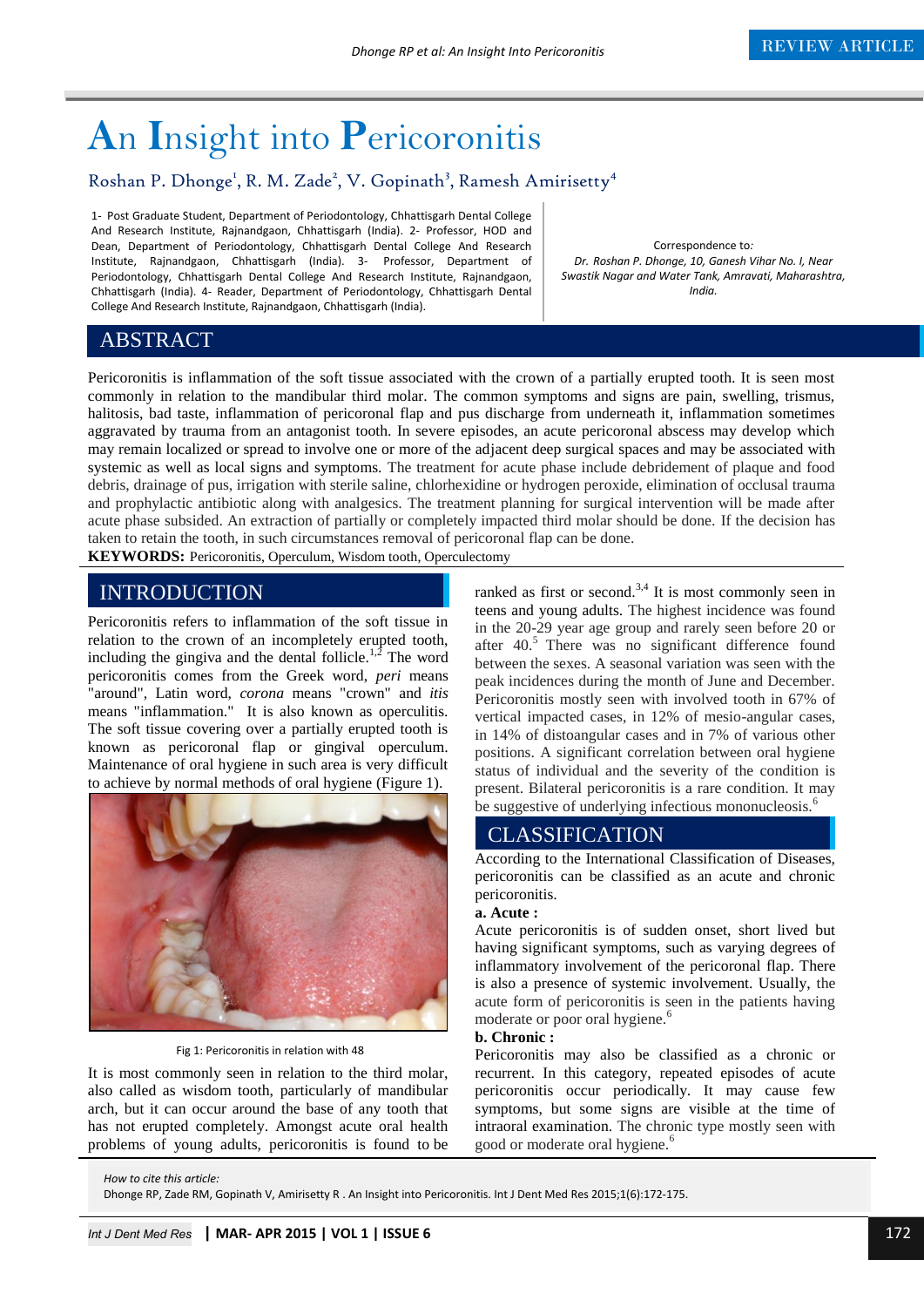## RISK FACTORS FOR PERICORONITIS

- Presence of unerupted / partially erupted tooth / teeth in communication with the oral cavity. Mandibular third molars (which are placed vertical and distoangular) are most commonly affected.
- Presence of periodontal pocket adjacent to unerupted / partially erupted teeth.
- Opposing tooth / teeth in relation to pericoronal tissues surrounding unerupted / partially erupted tooth / teeth.
- Previous history of pericoronitis.
- Poor oral hygiene status of individual.
- Respiratory tract infections and tonsillitis.<sup>7</sup>

## ETIOPATHOLOGY

The most common site of pericoronitis is impacted or partially erupted mandibular third molar. The most common cause behind pericoronal inflammation is the entrapment of plaque and food debris between crown of tooth and overlying gingival flap or operculum. This is an ideal area for the growth of bacteria and it is difficult to keep clean. There are presences of constant chances of acute inflammation of pericoronal sites. It may be due to aggravating factors such as trauma, occlusion or entrapment of foreign body below the pericoronal flap. Pericoronitis may leads to release of inflammatory tissue fluid and cellular exudate. It further increases the bulk of the pericoronal flap leading to interference with complete closure of jaw. In this way, the process of pericoronal inflammation potentiated by occlusal trauma of the pericoronal tissues by the opposing tooth. Chronic inflammation and infection of operculum is present even if patient is not having any signs or symptoms. On inner surface of operculum, there is presence of varying degrees of ulceration.<sup>1,6</sup> A systemic conditions such as influenza, upper respiratory tract infections or a period of stress may lead to compromised host immune system. So, acute pericoronitis can be considered as an opportunistic infection or may be an opportunistic exacerbation of a chronic process which is normally kept in check by a competent immune system.

### CLINICAL FEATURES

Acute pericoronitis is characterized by a red, swollen, suppurating lesion which is tender, with severe throbbing pain radiating to the ear, throat, floor of the mouth, temporomandibular joint and posterior submandibular region. There may also be a pain while biting. Sometimes, pain may disturb sleep. A persistent impaction of food below the pericoronal flap leads to periodontal pain and pulpitis (secondary to dental caries) are also considered as possible causes of pain associated with a third molar. Patient also complains of pain during swallowing (dysphagia), halitosis, a foul taste and an inability to close the jaws.<sup>1,6</sup> Swelling of the cheek in the region of the angle of the jaw may be evident along with trismus. Signs of trauma on the operculum such as indentations of the cusps of the upper teeth or ulceration may be seen. Systemic complications can occur such as fever, leukocytosis (increase in number of W.B.C.), malaise, regional lymphadenopathy and loss of appetite. In severe cases, infection may extend in to the adjacent tissue spaces.<sup>1</sup>

Chronic pericoronitis is characterized by a dull pain with mild discomfort lasts for a day or two, with remission lasting for many months. An area of ulceration may be associated with chronic pericoronitis may resembles necrotizing ulcerative gingivitis. Patient may also complain of a bad taste. Pregnancy and fatigue are associated with an increased occurrence of pericoronitis.<sup>6</sup> The radiographic appearance of the local bone can become more radiopaque in chronic pericoronitis.

#### MICROBIAL FLORA

At the time of tooth development, as the dental follicle communicates with the oral cavity, it is said that bacterial colonization occurs into the follicular space leading to initiation of infection. $67$  A bacterial species which are predominant in pericoronitis of erupting mandibular third molars are Streptococcus, Actinomyces and Propionibacterium species. Along with these, there is also an evidence of presence of β-lactamase producing bacteria such as Prevotella, Bacteroides, Fusobacterium, Capnocytophaga and Staphylococcus sp.8,9 It is proven that the microbial flora of pericoronitis are predominantly anaerobic. $10,11$  Pericoronal flap colonizes the same bacterial species which are seen in tonsillitis and periodontitis.12,13 Leung et al found that microbiota of pericoronitis resembles that of gingivitis, periodontitis and detected P. gingivalis in  $100\%$  of the samples.<sup>14</sup> Rajasuo et al detected P. gingivalis in 9.1% of the samples<sup>12</sup> while Mombelli et al found in 20% of healthy third molar pericoronal pockets.<sup>11</sup> A. actinomycetemcomitans detected in pericoronal pockets found to be: 17-40% by Mombeli et al, 9.1% by Rajasuo et al and 10.8% by Peltroche-Llacsahuanga et al respectively.11,12,15 T. forsythia also detected in pericoronitis samples. It is difficult to isolate periodontal pathogens by microbial culturing from the pericoronitis sites. So, Polymerase chain reaction (PCR) has been shown to be a highly specific and sensitive test for detection of periodontopathogens in pericoronal flap.<sup>16</sup>

#### **a** HISTOLOGICAL FEATURES

There is an evidence of presence of hyperplastic epithelial lining of pericoronal flap along with intercellular edema and infiltration of leukocytes. While connective tissue which is present underneath epithelium shows features like increased vascularity, dense diffused infiltration with both lymphocytes and plasma cells. There is also a presence of varying numbers of polymorphonuclear leukocytes within connective tissue of inflamed pericoronal flap.<sup>17</sup>

## **COMPLICATIONS**

Pericoronitis is a painful condition and can lead to more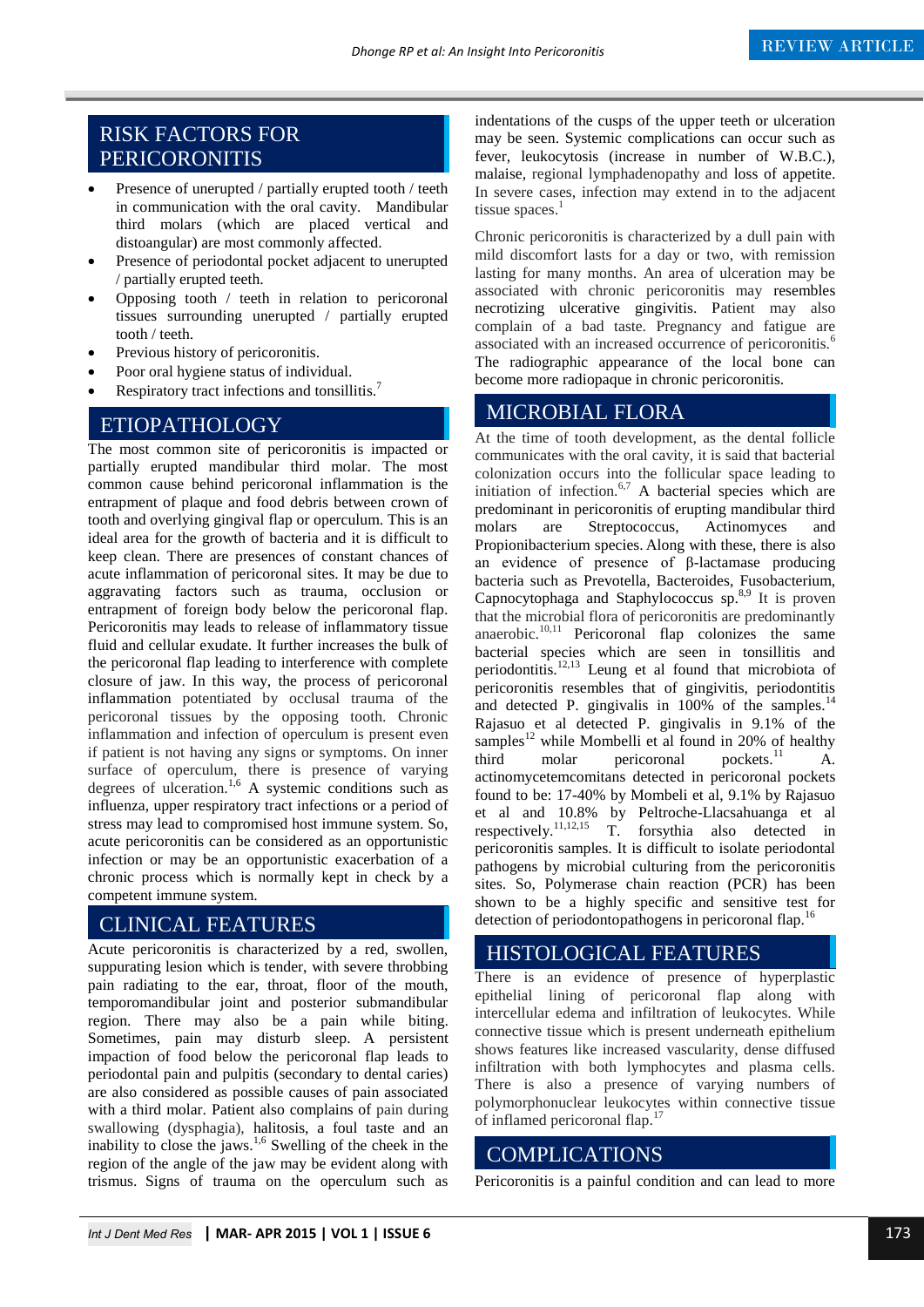serious problem if left untreated. If condition is localized then, it may convert into pericoronal abscess. It may spread posteriorly into the oropharynx and medially to the base of the tongue, hence there is presence of difficulty in swallowing. Depending upon severity of the condition, there is an involvement of the lymph nodes. It may be submaxillary, posterior cervical, deep cervical, and retropharyngeal group of lymph nodes. A chronic pericoronal infection may extend into a potential soft tissue spaces such as the sublingual space, submandibular space, parapharyngeal space, pterygomandibular space, infratemporal space, submasseteric space and buccal space. The sequelae of acute pericoronitis are peritonsillar abscess formation, cellulitis, and Ludwig's angina.<sup>1</sup> It may requires hospitalization and can be a life threatening situation.

Ludwig's angina is characterized by fever, malaise, elevation of the tongue and floor of mouth due to sublingual space involvement, difficulty in swallowing, slurred speech and board like swelling of the submandibular space bilaterally involving the anterior neck eventually.

Parapharyngeal abscess leads to fever and malaise, severe pain on swallowing, dyspnoea and deviation of the larynx to the one side. These conditions requires urgent surgical approach so that the airway can be secured along with draining and decompression of the affected tissue spaces. $\overline{6}$ ,17

### MANAGEMENT

If the cause of pericoronitis is not eliminated, it may present as a recurrent condition which requires multiple episodes of treatment.<sup>7</sup> There are several factors on which treatment of pericoronitis truly depends. These are inflammation severity, the systemic complications and the advice of retaining or extraction of the involved tooth by the dentist depending on it's prognosis. If there is presence of persistent symptomless pericoronal flaps, it should be removed as a preventive measure.<sup>1</sup>

The Royal College of Surgeons of England has given National Clinical Guidelines for the management of pericoronitis, as follows:

- a. Do irrigation of pericoronal space with warm water to gently flush the area so that food debris and exudate can be removed.<sup>1</sup> An irrigating solution should be sterile. It may include warm water for injection, normal saline, chlorhexidine solution and local anesthetic solutions.
- b. Elevate the pericoronal flap gently from the tooth with scaler or curette and swab the underneath surface of flap with antiseptic.<sup>1</sup>
- Evaluation of occlusion should be done in order to determine if an opposing tooth is traumatizing with the pericoronal flap or not. If such condition present, then think of either removal of soft tissue or occlusal adjustment whichever may be necessary.<sup>1</sup>
- d. If the pericoronal abscess is evident, make an anteroposterior incision with a #15 blade to establish

drainage. Drainage may also be obtained by incising the flap with a bent-needle electrode.<sup>1</sup>

- e. Use local agents to cauterise the soft tissues.<sup>7</sup> Caustic agents such as chromic acid, phenol liquefactum, trichloroacetic acid or Howe's ammoniacal solution was used to control pain. It was placed under the operculum in small amount on cotton pellete. These will lead to rapid pain relief due to chemical cauterisation of the nerve endings of pain in the superficial tissues. A caution and appropriate care should be taken to avoid injury to adjacent tissues. But now a days, the use of these toxic chemicals in the oral cavity is no longer recommonded.<sup>6</sup>
- f. In severe cases of pericoronitis or if systemic symptoms are present, advice antibiotics to the patient along with appropriate analgesics. $1,7$  The use and choice of antibiotics is controversial. The microbiota of pericoronitis is complex mixture of gram-positive and gram-negative micro-organisms. So, broad spectrum of antibiotics or combinations of antibiotics should be given depending upon the clinical condition.<sup>7</sup> The antibiotic of choice is amoxicillin 500mg three times a day for five days in combination with metronidazole 400 mg three times a day for five days. To inhibit β-lactamase activity, amoxicillin and clavulanic acid 625 mg two times a day for five days should be given in combination with metronidazole 400 mg three times a day for five days. Those patients who are allergic to penicillin, erythromycin 500 mg four times a day for five days is suitable.<sup>6</sup>
- g. Ozone can also be used as a local antimicrobial agent. It is considered a useful adjunct in the treatment of pericoronitis. But there is no evidence present to show its efficacy till date.<sup>6</sup>
- h. Give oral hygiene instructions to the patient and advice 0.12% chlorhexidine mouthwash/ warm salt water rinse twice a day.

After resolution of the acute phase following line of treatment should be considered :

- a. The decision to retain or extract the tooth depends upon further eruption of tooth into a good functional position occurs or not. Extract partially or completely impacted third molars as early as possible during their developmental phase. So that there are less chance of bone loss occur on the distal surface of second molars. A problem will be greater if the third molars are extracted after the roots of tooth are formed.**<sup>1</sup>** It is one of the accepted criteria by the NIH (National Institute of Health of America) for removal of third molars. It is also considered as the commonest cited reason for removal of wisdom teeth in the UK. It is said that presence of third molar does not necessarily mean that the associated tooth requires removal.<sup>7</sup>
- b. If the decision is made to retain the tooth, in such cases, Operculectomy can done using periodontal knives or surgical scalpel, electrosurgery, lasers. A loop electrode can also be used to remove the flap. It